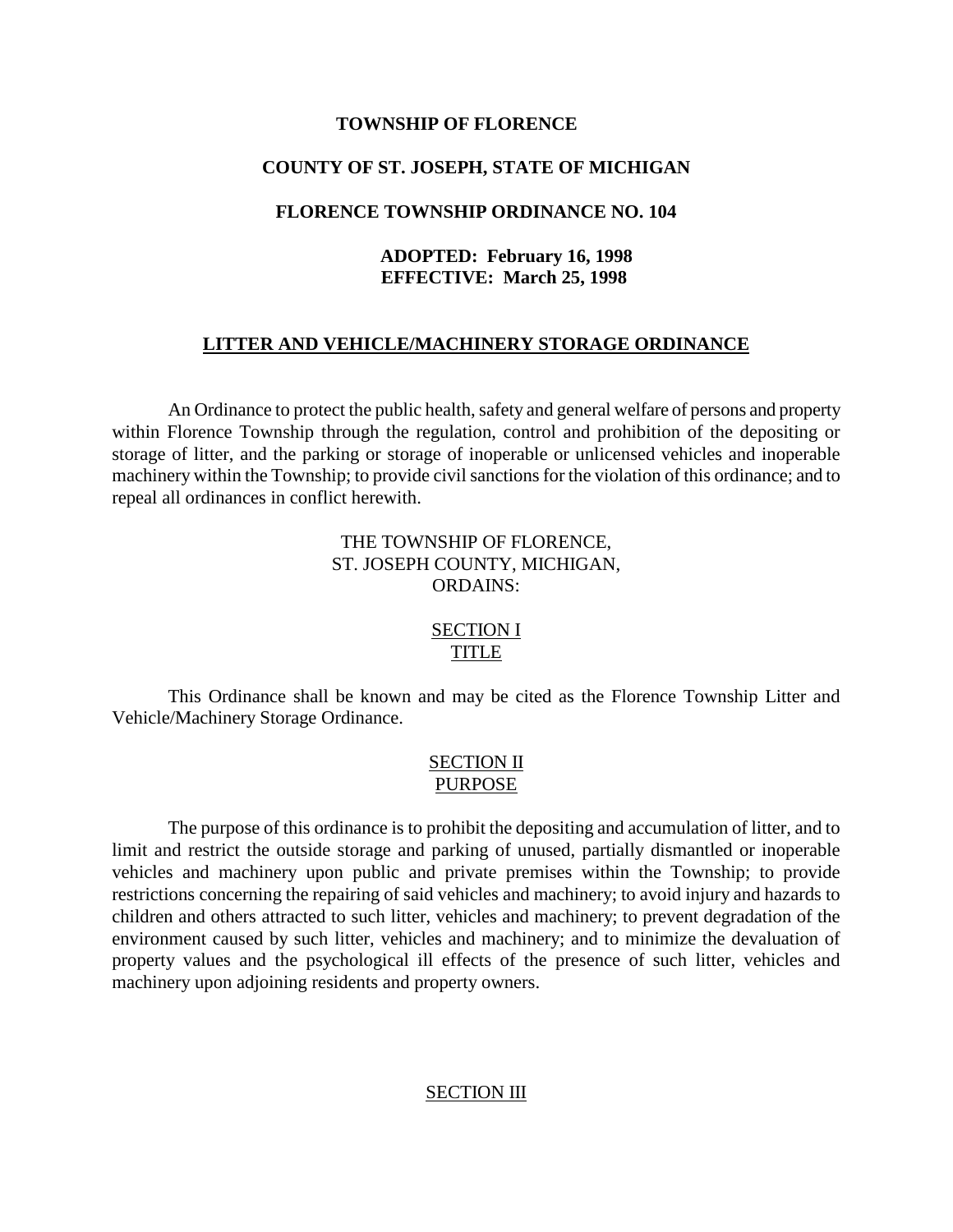#### DEFINITIONS

As used in this Ordinance the following words and phrases shall have the following meaning:

- A. "Litter" means all garbage, scrap and waste materials including but not limited to: rags; cartons; paper; cans; bottles; boxes; inoperable and discarded appliances and equipment; broken or discarded plaster, concrete, or brick building materials; scrap metal; discarded vehicle or machinery parts or tires; and any other junk, rubbish or debris of any kind.
- B. "Vehicle" means any vehicle, motorized or not, operated or designed to be operated on public highways, streets or roads.
- C. "Machinery" means any machine, motorized or not, operated or designed to be operated for the purpose of agriculture, manufacturing, processing, construction or transportation.
- D. "Main Component Parts" means fenders, hood, radiator, motor, windows, doors, muffler, transmission, wheels, clutches, pulleys, and safety guards.
- E. "Inoperable" means a vehicle or machinery with any of the following conditions in existence:
	- 1. Where it is being dismantled for the sale, salvage, repair or reclamation of parts thereof.
	- 2. Where it does not have all of its main component parts properly attached.
	- 3. Where any other or additional conditions exist which cause the vehicle to be incapable of being driven under its own power, lawfully, upon the public streets.
	- 4. Where any other or additional conditions exist which cause the machinery to be incapable of being used for the purpose it was designed.
- F. "Person" means an individual, firm, corporation, or other entity of any kind.
- G. AApproved Enclosure@ means a fenced in area which meets the following requirements:
	- 1. The fenced in area shall not exceed 4% of the property area, or 8,000 square feet, whichever is less.
	- 2. The fenced in area shall not be located in the front yard setback area required pursuant to the Florence Township Zoning Ordinance.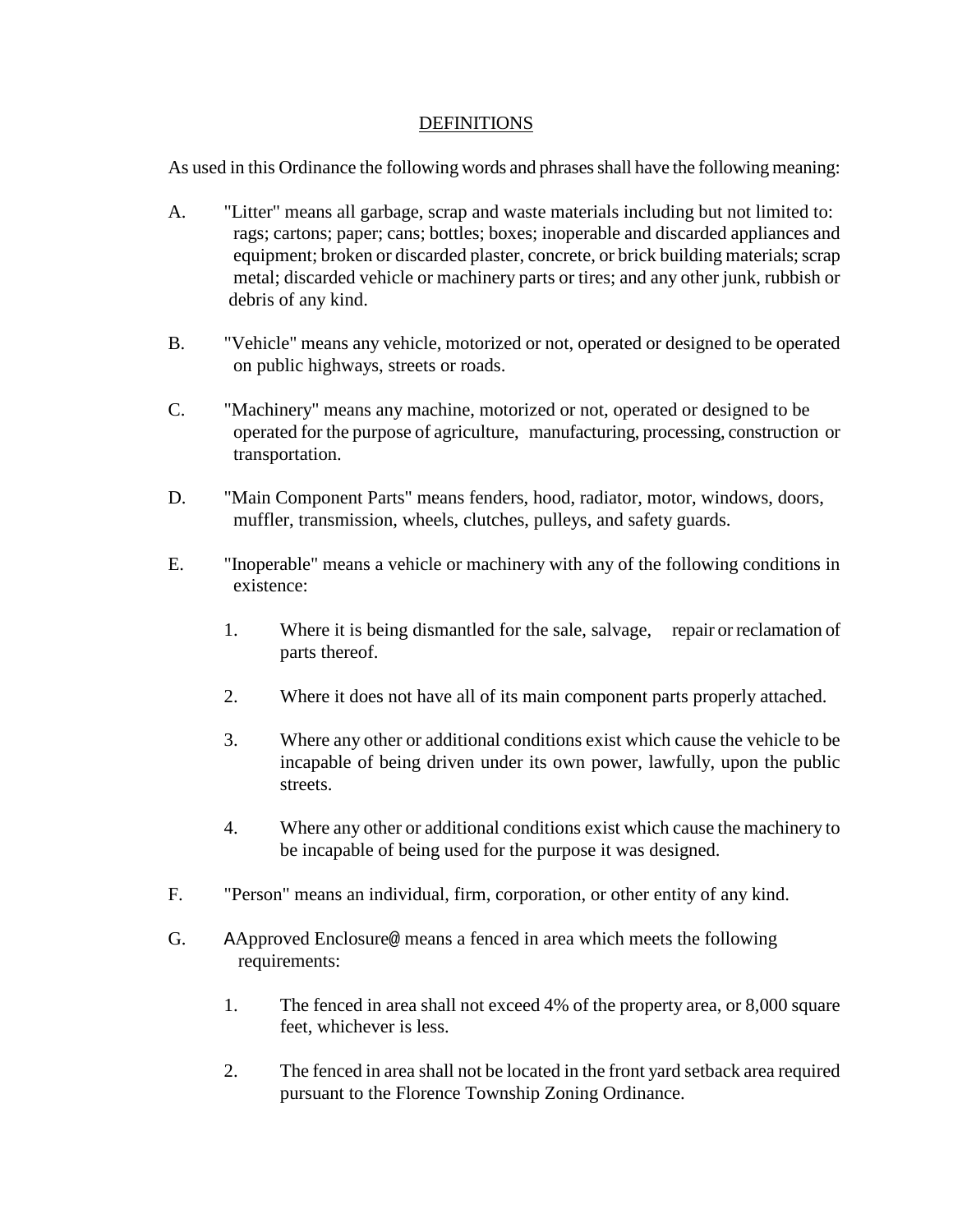- 3. The fence shall be at least 6 feet in height and no higher than 12 feet.
- 4. The fence shall be solid with gaps between materials of no more than 3/4 inch.
- 5. The fence shall be constructed of durable exterior materials and shall be properly maintained.

# SECTION IV REGULATIONS

# A. LITTER

A person shall not deposit litter or permit or cause the outdoor storage of litter on any public or private premises, subject to the following exceptions:

- 1. Such litter is temporarily stored outdoors for not more than 14 days or for longer than any period which would cause the same to be odoriferous or a breeding place for insects or rodents, whichever is the lessor period.
- 2. Such litter does not include garbage or other putrescible liquids or solids, is screened from the view of all adjacent properties and abutting public or private right-of-ways, and is being stored only between monthly or more frequent regular disposal by the owner or occupant of the premises in a lawful manner, or by monthly or more frequent regular collection by a public or private litter or garbage disposal service.
- 3. Logs, branches, or other scrap wood shall not be considered litter if not located within the required front yard or side yard building setback areas as set forth in the Florence Township Zoning ordinance.
- 4. Firewood shall not be considered litter if not located within the front yard building setback area as set forth in the Florence Township Zoning Ordinance.
- 5. Such litter is located in a duly licensed and properly zoned junk yard, salvage yard, or landfill where such uses or operations are legally authorized under the Florence Township Zoning ordinance.
- 6. A special permit is first obtained for a period of not to exceed 30 days from the Township Board to be granted only in hardship cases beyond the control of the applicant, where special circumstances exist, where no adjoining property owner is adversely affected thereby, and where the spirit and purpose of these regulations are still observed. A special permit granted hereunder may be renewed for not more than two additional 30-day periods upon a showing of due diligence and continued satisfaction of the criteria set forth above for the issuance of the initial permit.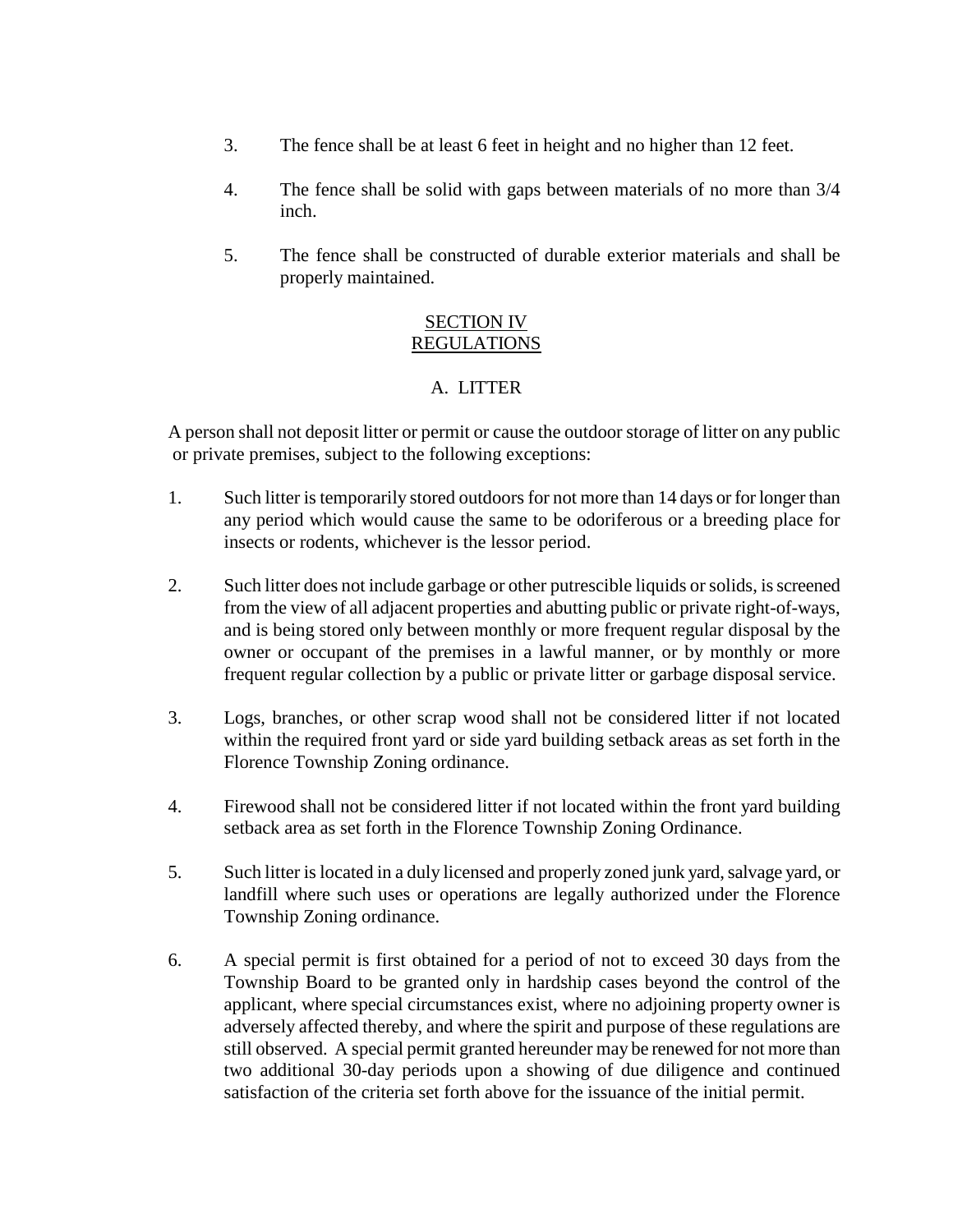## B. VEHICLES AND MACHINERY

No person shall park or store or permit to be parked or stored outside of a fully enclosed building upon any public or private premises owned, leased, rented, occupied or possessed by such person, any vehicle which is inoperable or which is not currently and validly licensed for operation upon the public streets, or any inoperable machinery, including a vehicle or machinery for sale, or any new or used vehicle or machinery parts, unless one or more of the following conditions exist:

- 1. Such vehicle or machinery or parts thereof are located in an Aapproved enclosure@ as specified in this Ordinance. All materials are to be kept 12 inches below the fence height.
- 2. Such vehicle or machinery or parts thereof are located on an area of the property where because of topography and/or evergreens they are not visible from adjoining properties or right of ways, public or private. One or more sides of such an area may be a fence as described in the definition of Aapproved enclosure@ in this Ordinance.
- 3. Such vehicle or machinery or parts thereof are located in a duly licensed and properly zoned junkyard, salvage yard, or new or used car or machinery dealer's lot or storage yard, where such uses or operations are legally authorized under the Florence Township Zoning ordinance, and are conducted in conformance therewith.
- 4. Such vehicle or machinery is awaiting repairs or delivery to owners at an authorized service station, garage, paint shop, body shop or machinery repair shop legally authorized under the Florence Township Zoning Ordinance and registered with the State of Michigan pursuant to 1974 PA 300, as amended, or other applicable statute, and is locked, and currently and validly licensed for operation upon the public streets, and is not a public nuisance.
- 5. Such vehicle or machinery, although temporarily inoperable because of minor mechanical failure, has substantially all of its main component parts attached, and, where subject to a license, is currently and validly licensed for operation upon the public streets, and is not in any manner dismantled; provided that no premises shall contain any such vehicle or machinery for longer than 14 days in any one calendar year, calculated on a cumulative basis for the same or different vehicles or machinery and notwithstanding that no one such vehicle or machine remains upon the premises for more than said 14 day period.
- 6. Such vehicle is a modified, redesigned or reconstructed vehicle for a purpose other than that for which it was manufactured; provided that not more than one such vehicle may be allowed upon any premises pursuant to this subsection and any such vehicle shall comply with all of the following restrictions: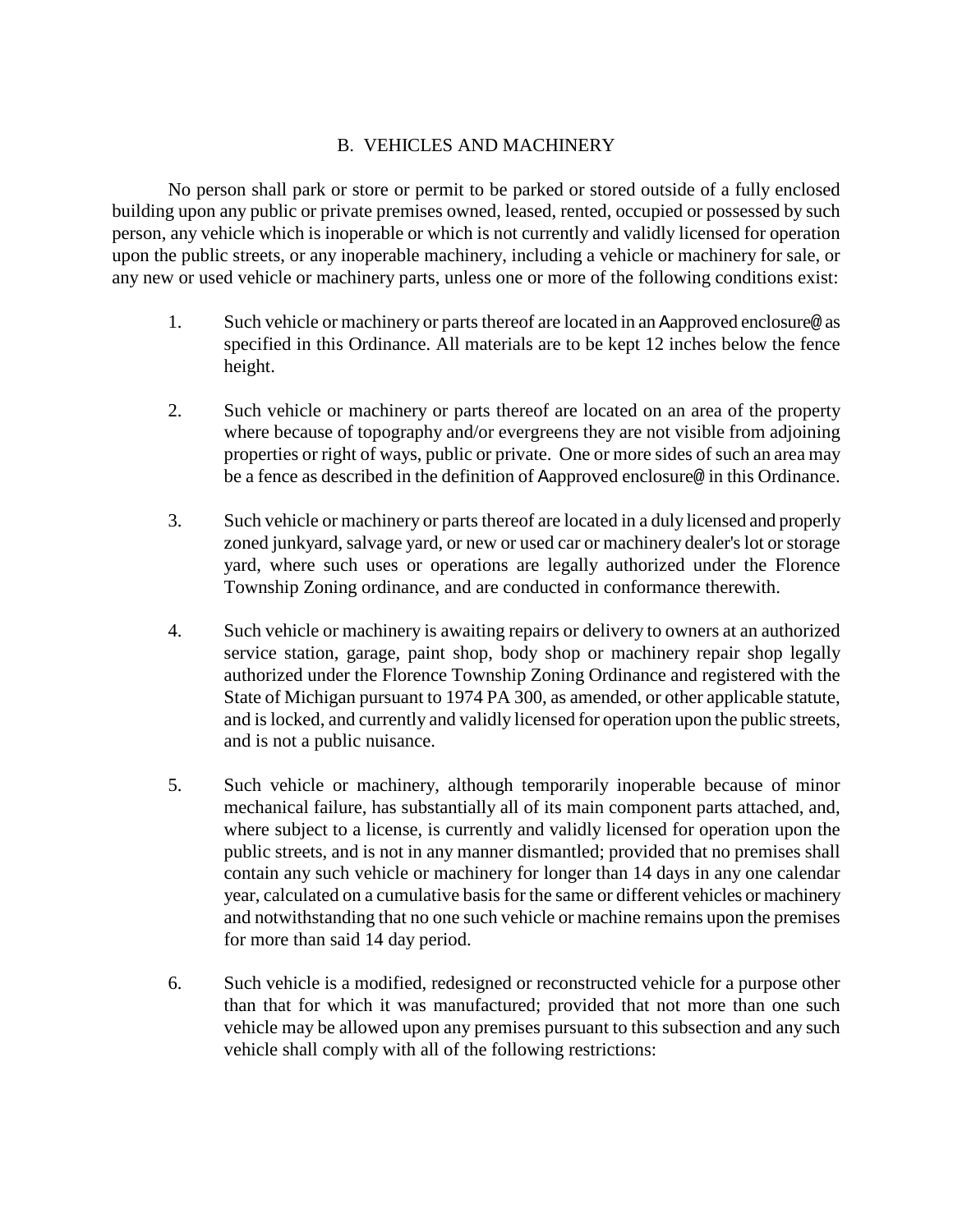- a. Any such vehicle shall not by reason of being worked on, tuned, or in any other way constitute a nuisance due to noise, fumes or operation that may be detrimental to adjoining properties and the general neighborhood.
- b. No such vehicle shall be parked or stored in the required front yard building setback area of any premises as set forth in the Florence Township Zoning ordinance.
- c. Any such vehicle shall at all times be completely screened from the view of persons standing on adjoining roadways and the ground level of adjoining properties by solid ornamental fencing, terrain, trees, or other plantings.
- d. Upon written application to the Township Clerk the Township Board shall have authority to grant a waiver from the vehicle storage location requirements set forth in subsection 6a and/or 6b if the Township Board reasonably determines that the following standards have been met:
	- (1) There are special circumstances beyond the control of the applicant that make it unfeasible or impractical to locate the modified vehicle in full compliance with these requirements;
	- (2) No adjoining property owner will be materially adversely affected by the waiver;
	- (3) The spirit and purpose of these regulations will still be observed.

A waiver granted pursuant to this section shall be in writing and may include any conditions (including limits on the time length of the waiver) reasonably deemed necessary by the Township Board to assure satisfaction of the aforementioned standards.

- 7. Such vehicle is for sale by the owner or occupant of the premises; provided that not more than any one such vehicle may be allowed upon any premises at any one time pursuant to this subsection, and provided that such vehicle shall at all times comply with all of the following restrictions:
	- a. Such vehicle shall be posted with a "For Sale" sign stating the telephone number or other means of locating the vehicle owner.
	- b. Such vehicle shall not remain upon the premises for more than thirty days.
- 8. Such vehicle or machinery is an agricultural or recreational vehicle or machine, is not inoperable, and is used or usable for agricultural purposes upon the premises where located, or for recreational purposes.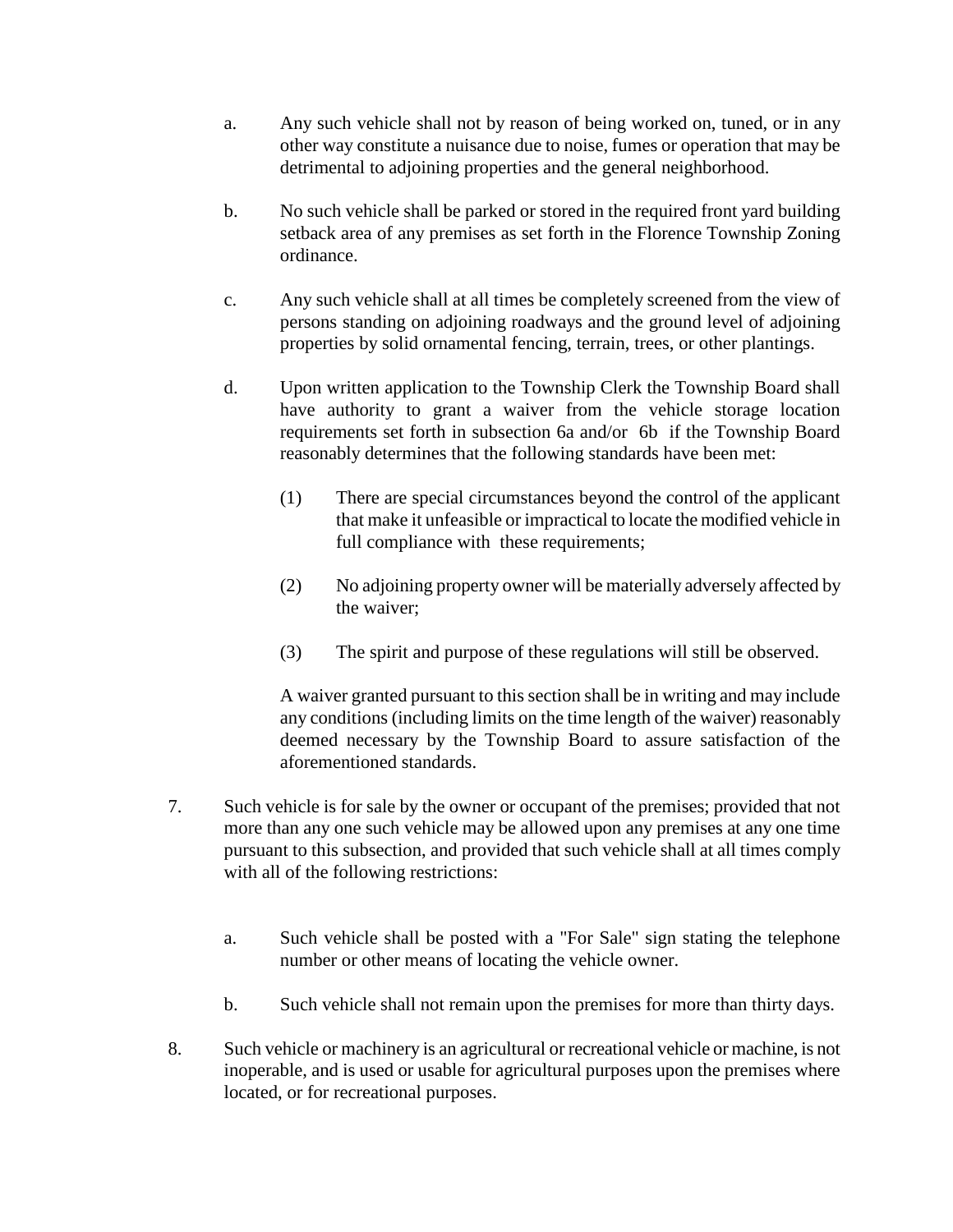9. A special permit is first obtained for a period of not to exceed 30 days from the Township Board, to be granted only in hardship cases beyond the control of the applicant, where special circumstances exist, where no adjoining property owner is adversely affected thereby, and where the spirit and purpose of these regulations are still observed. A special permit granted hereunder may be renewed for not more than two additional 30-day periods upon a showing of due diligence and continued satisfaction of the criteria set forth above for the initial issuance of the permit.

### SECTION V NUISANCE

Any accumulation of litter or any motor vehicle or machinery parking, storage, placement or repair activities in violation of any provision of this ordinance is hereby declared to be a public nuisance which may be enjoined or which may subject the violator to the sanctions provided for herein.

## SECTION VI

### ENFORCEMENT AND SANCTIONS

A. Any person who violates any provision of this Ordinance shall be deemed to be responsible for a municipal civil infraction as defined by Michigan statute, punishable by a civil fine determined in accordance with the following schedule:

|       |                                           |         | Minimum Maximum |      |
|-------|-------------------------------------------|---------|-----------------|------|
|       |                                           |         | Fine            | Fine |
| $---$ | 1st offense within 3-year period*         | \$75.00 | \$500.00        |      |
| ---   | 2nd offense within 3-year period*         | 150.00  | 500.00          |      |
| $---$ | 3rd offense within 3-year period*         | 325.00  | 500.00          |      |
| ---   | 4th or more offense within 3-year period* | 500.00  | 500.00          |      |
|       |                                           |         |                 |      |

\*Determined on the basis of the date of commission of the offense(s).

- B. Additionally, the violator shall pay costs which may include all expenses, direct and indirect, to which the Township has been put in connection with the municipal civil infraction. In no case, however, shall costs of less than \$9.00 be ordered.
- C. Any violation of this Ordinance shall also constitute a basis for a compliance order and for injunctive relief against the violator, restraining and prohibiting continuation